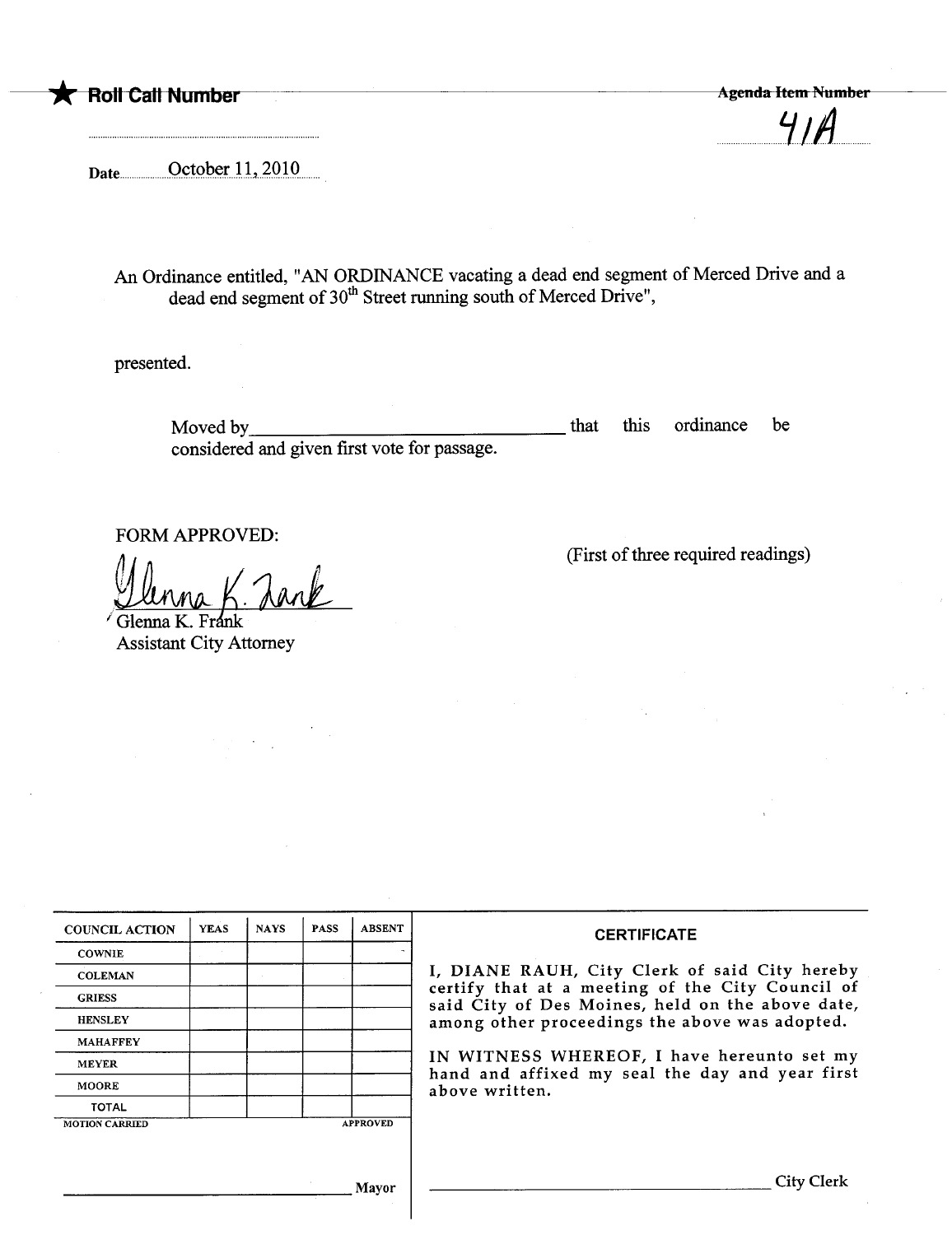Prepared by: Glenna K. Frank, Assistant City Attorney, 400 Robert D. Ray Drive. Des Moines, Iowa 50320 (515) 283-4130

ORDINANCE NO.

AN ORDINANCE vacating a dead end segment of Merced Drive and a dead end segment of  $30<sup>th</sup>$ Street running south of Merced Drive.

WHEREAS, all prior requirements of law pertaining to the vacation of public right-of-way have been fully observed; and

WHEREAS, it is desirable that the public right-of-way herein described be vacated;

NOW, THEREFORE, BE IT ORDAINED by the City Council of the City of Des Moines, Iowa:

Sec. 1. That a dead end segment of Merced Drive and a dead end segment of  $30<sup>th</sup>$  Street running south of Merced Drive, more specifically described as follows, be and is hereby vacated.

The west 64.00 feet of Street Lot D (Merced Drive) and all of Street Lot E  $(30<sup>th</sup>$ Street), Sawyer's Landing, Plat 2, an Official Plat, all now included in and forming a part of the City of Des Moines, Polk County, Iowa.

Sec. 2. The City of Des Moines hereby reserves an easement upon the property described above for the continued use and maintenance of any and all utilities now in place, with the right of entry for servicing same.

Sec. 3. The City of Des Moines hereby further reserves a public access easement within the vacated portion of Merced Drive to allow for any futue access to the adjoing Woodlawn Park to the west at such time as it may be developed and for access to underground utilities.

Sec. 4. That the City Clerk is hereby authorized and directed to cause certified copies of this ordinance and proof of publication thereof together with proof of publication of the notice of the public hearng on this matter to be properly filed in the office of the Recorder of Polk County, Iowa.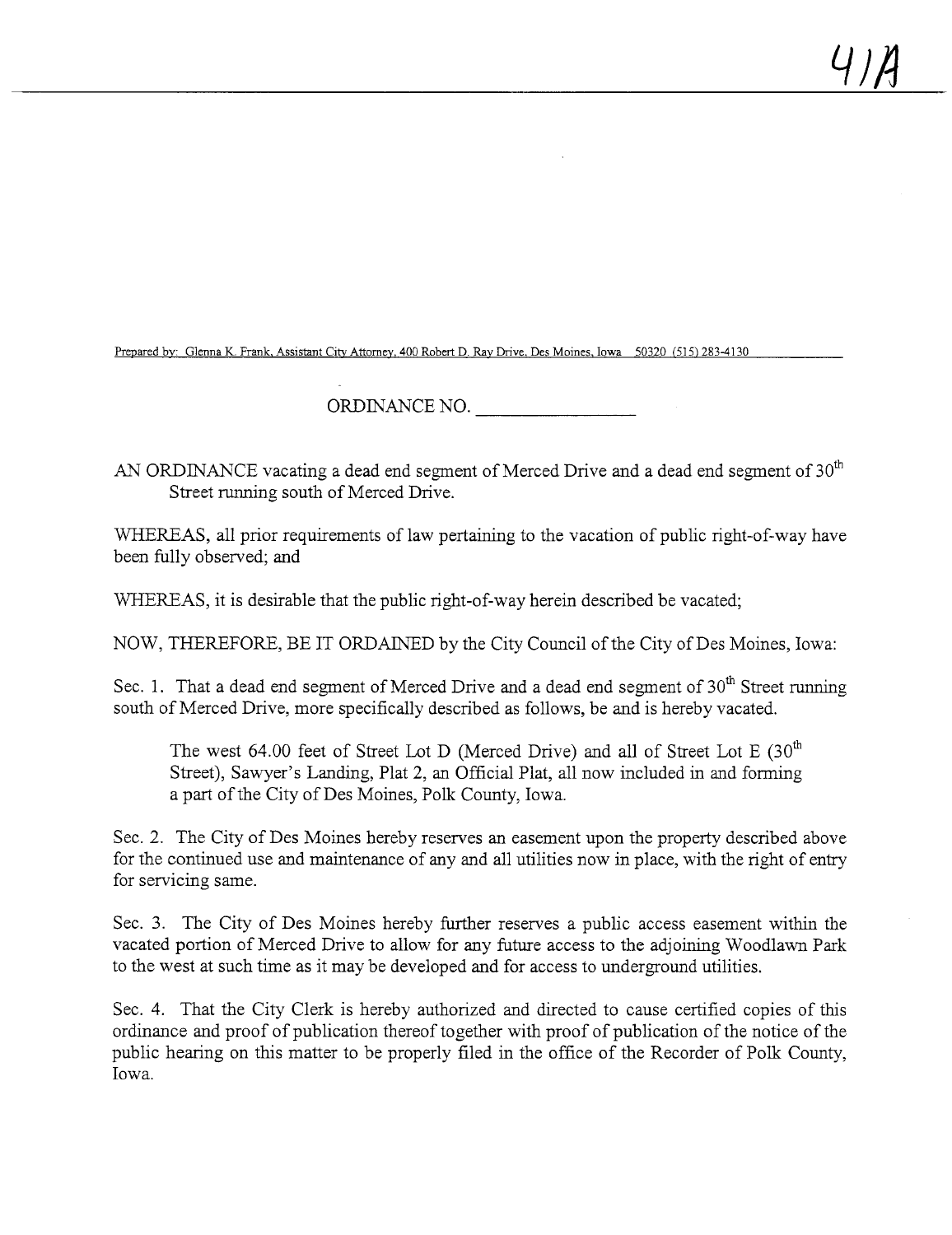Sec. 5. This ordinance shall be in full force and effect from and after its passage and publication as provided by law.

 $41A$ 

FORM APPROVED:<br>Llonna K. Jank

Glenna K. Frank Assistant City Attorney